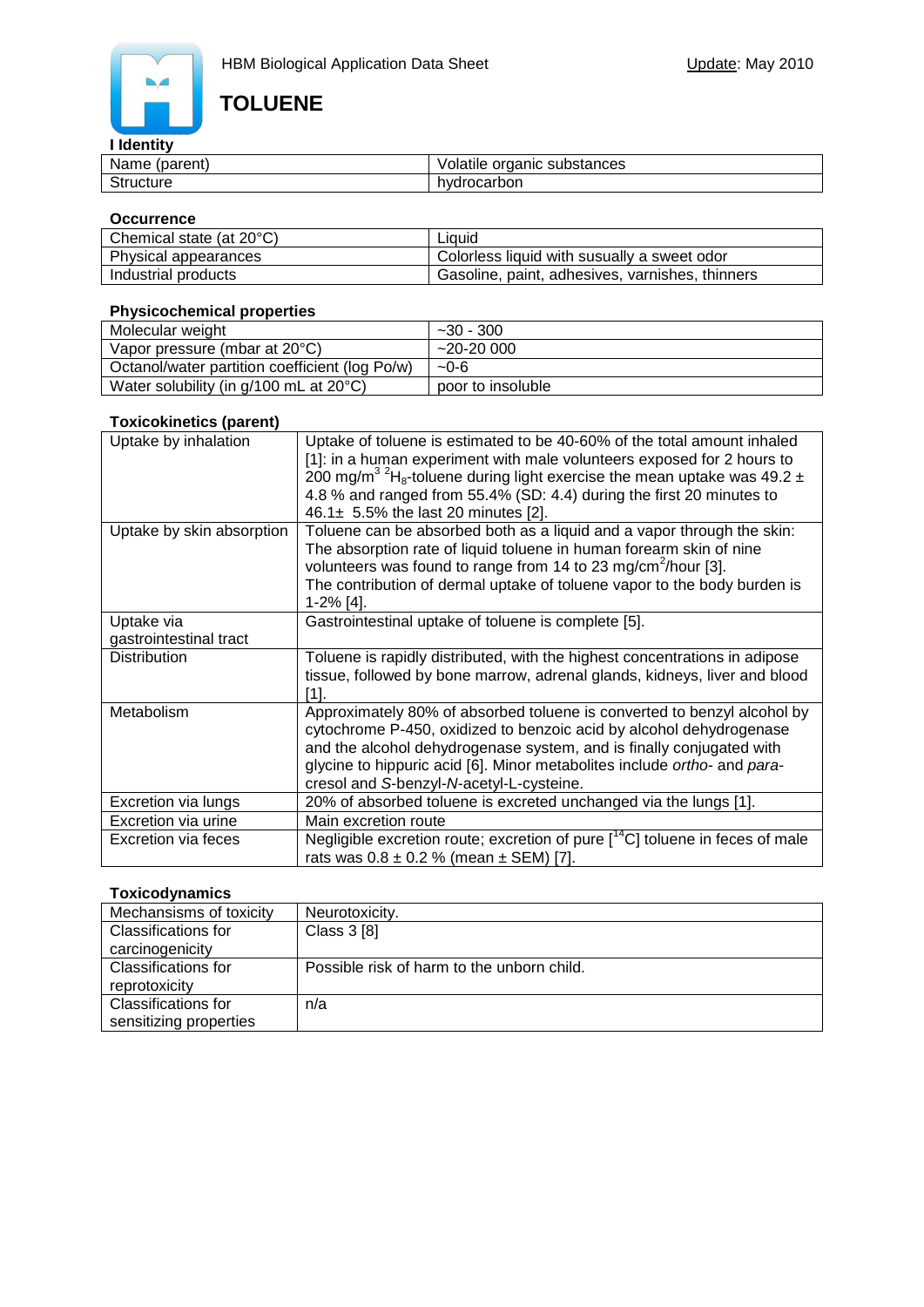

## **Biological monitoring**

| <b>Biomarkers</b>                | Toluene in whole blood                                                                                                                                                                                                                                                                | o-Cresol in urine                                                                                                                             | Hippuric acid in urine                                                                                                                                                                                                                                                                        | Toluene in end-exhaled air                                                                                                                                                                              |
|----------------------------------|---------------------------------------------------------------------------------------------------------------------------------------------------------------------------------------------------------------------------------------------------------------------------------------|-----------------------------------------------------------------------------------------------------------------------------------------------|-----------------------------------------------------------------------------------------------------------------------------------------------------------------------------------------------------------------------------------------------------------------------------------------------|---------------------------------------------------------------------------------------------------------------------------------------------------------------------------------------------------------|
| Molecular weight                 | 92.1                                                                                                                                                                                                                                                                                  | 108.14                                                                                                                                        | 179.17                                                                                                                                                                                                                                                                                        | 92.1                                                                                                                                                                                                    |
| Involved enzymatic<br>metabolism |                                                                                                                                                                                                                                                                                       | Cytochrome P450 (CYP1A2,<br>CYP2E1, CYP2B6) [5]                                                                                               | Cytochrome P450 (CYP2E1,<br>CYP2B6, CYP2C8,<br>CYP1A2), alcohol<br>dehydrogenase, Acyl-CoA<br>synthase [5]                                                                                                                                                                                    |                                                                                                                                                                                                         |
| <b>Biological material</b>       | <b>Blood</b>                                                                                                                                                                                                                                                                          | Urine                                                                                                                                         | <b>Urine</b>                                                                                                                                                                                                                                                                                  | Alveolar air                                                                                                                                                                                            |
| Type of sample                   | Whole blood                                                                                                                                                                                                                                                                           | Spot urine                                                                                                                                    | Spot urine                                                                                                                                                                                                                                                                                    | End-exhaled air                                                                                                                                                                                         |
| Sampling strategy                | < 24 h                                                                                                                                                                                                                                                                                | < 24 h                                                                                                                                        | < 24 h                                                                                                                                                                                                                                                                                        | 1-2 days                                                                                                                                                                                                |
| Excretion pattern                | - Triphasic elimination in<br>blood: 3 min, 40 min and<br>12.3 h (determined in 9<br>volunteers exposed to ${}^{2}H_{8}$ -<br>toluene during light exercise)<br>$[2]$<br>-Terminal half-life in blood:<br>21.2 h (calculated after<br>accidental human poisoning<br>of 2 workers) [9] | - Monophasic elimination with<br>a half-life of $7.4 \pm 2.3$ h<br>(mean $\pm$ SD) (determined in<br>toluene-exposed factory<br>workers) [10] | - Monophasic elimination with<br>a half-life of 74 (female) -<br>117 (male) minutes<br>(determined in human<br>volunteers) [11].<br>- Monophasic elimination with<br>a biological half-life of 7.3 $\pm$<br>3.8 h (mean $\pm$ SD)<br>(determined in toluene-<br>exposed factory workers) [10] | - Monophasic elimination of<br>25 min (determined in human<br>volunteers) [12].<br>- Terminal half-life in alveolar<br>air: 18.7 h (calculated after<br>accidental human poisoning<br>of 2 workers) [9] |
| <b>Materials</b>                 | Syringes containing EDTA or<br>heparin (anti-coagulant) [13]                                                                                                                                                                                                                          | Polystyrene universal<br>container                                                                                                            | Polystyrene universal<br>container                                                                                                                                                                                                                                                            | Bio-VOC, Tenax TA-tubes                                                                                                                                                                                 |
| Transportation                   | $4^{\circ}$ C                                                                                                                                                                                                                                                                         | $4^{\circ}$ C                                                                                                                                 | $4^{\circ}$ C                                                                                                                                                                                                                                                                                 | At ambient temperature                                                                                                                                                                                  |
| Storage                          | $-20^{\circ}$ C                                                                                                                                                                                                                                                                       | 5 days at 4°C<br>$-20^{\circ}$ C                                                                                                              | $-20^{\circ}$ C                                                                                                                                                                                                                                                                               | < 2 h transfer to TENAX;<br>preferably sealed in a plastic<br>bag to avoid contact with<br>ambient air                                                                                                  |
| Stability                        |                                                                                                                                                                                                                                                                                       | At 4°C: 5 days<br>At -20°C: 1 year                                                                                                            | At 4 °C: for 1 week<br>At -20 $^{\circ}$ C: for 2 months [14]<br>Ambient temperature: 1 day                                                                                                                                                                                                   | $> 1$ month                                                                                                                                                                                             |
| Measurement principle            | Headspace gas<br>chromatography                                                                                                                                                                                                                                                       | GC-MS after hydrolysis and<br>solvent extraction<br>Reversed-phase HPLC-UV<br>$[13]$<br>GC-MS<br>Capillary GC/ECD                             | Visible absorption<br>spectrometry [14]<br>Ion chromatography<br><b>HPLC</b>                                                                                                                                                                                                                  | Gas chromatography - flame<br>ionization detector (GC-FID)<br>or GC-MS                                                                                                                                  |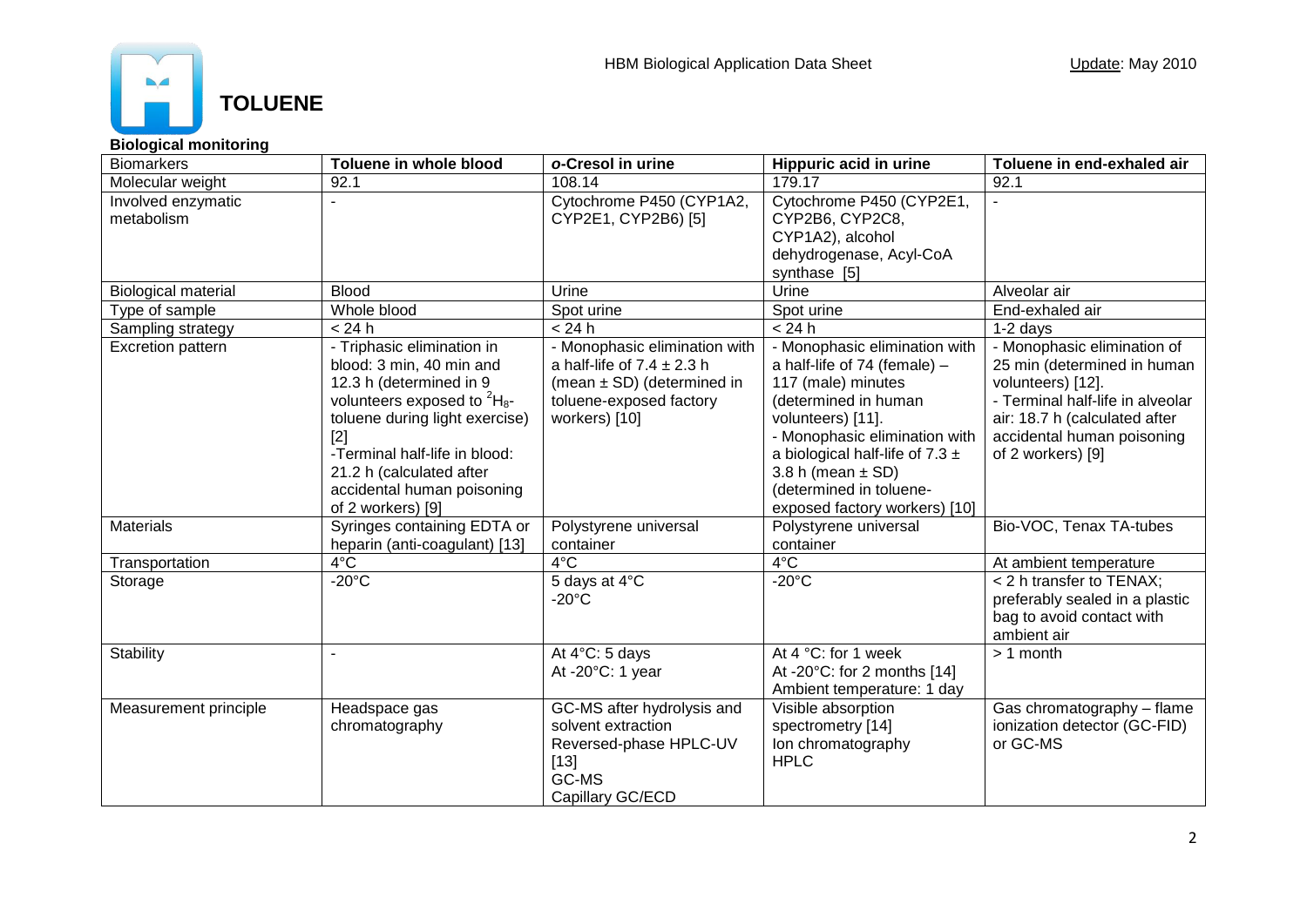

| Aliquot for 1 analysis                                                    | 5 mL                                                                                                                                                                                                | 5 mL                                                                                                    | 50 - 100 mL                                                                                                                                                         | $100 - 300$ mL                                                             |
|---------------------------------------------------------------------------|-----------------------------------------------------------------------------------------------------------------------------------------------------------------------------------------------------|---------------------------------------------------------------------------------------------------------|---------------------------------------------------------------------------------------------------------------------------------------------------------------------|----------------------------------------------------------------------------|
| Limit of quantification                                                   | 35 ng/L [15] (limit of<br>detection)                                                                                                                                                                | < 5 µg/L (limit of detection)<br>$[13]$<br>0.05 mg/ L urine (Capillary<br>GC/ECD)                       | 0.002 g/L (limit of detection)<br>$[14]$                                                                                                                            | $0.01$ nmol/L                                                              |
| Recommended adjustments                                                   |                                                                                                                                                                                                     | Specific gravity or creatinine                                                                          | Specific gravity or creatinine                                                                                                                                      | n/a                                                                        |
| Preferred units for expression<br>of results                              | mg/L                                                                                                                                                                                                | umol o-cresol/ mol creatinine                                                                           | umol HA/ mol creatinine                                                                                                                                             | nmol/L alveolar air                                                        |
| Conversion factor                                                         | 1 mg/L = $0.011$ mmol/L<br>1 mmol/L = $92.1$ mg/L                                                                                                                                                   | 1 $\mu$ g/L = 5.58 $*10^{-3}$ $\mu$ mol/L<br>1 $\mu$ g/g creatinine = 0.63<br>umol/mol creatinine       | 1 $\mu$ g/L = 5.58 *10 <sup>-3</sup> $\mu$ mol/L<br>1 $\mu$ g/g creatinine = 0.63<br>umol/mol creatinine                                                            | 1 nmol/L = $92.1$ ng/L                                                     |
| Biological exposure value US<br>(BEI)                                     | 0.05 mg/L (prior to last shift<br>of workweek) [16]                                                                                                                                                 | 0.5 mg/L (end-of-shift) [16]                                                                            | 1.6 g/g creatinine (end-of-<br>shift) [16]                                                                                                                          |                                                                            |
| <b>Biological Tolerance Value</b><br>Germany [17]                         | 1.0 mg/L (end of exposure or<br>end-of-shift) [17]                                                                                                                                                  | 3.0 mg/L (end of exposure or<br>end-of-shift; for long-term<br>exposures: after several<br>shifts) [17] |                                                                                                                                                                     |                                                                            |
| Reference value                                                           | $< 5.0$ µg/L [1]                                                                                                                                                                                    | $< 0.3$ mg/g creatinine [1]                                                                             | $<$ 1.5 g/g creatinine [1]                                                                                                                                          |                                                                            |
| <b>BIOMONECS background in</b><br>non-smoking m/f adults<br>(based P0.95) |                                                                                                                                                                                                     |                                                                                                         |                                                                                                                                                                     | 0.61 nmol/L [18]                                                           |
| Possible confounders                                                      | Active smoking, occupational<br>exposure                                                                                                                                                            | Active smoking, occupational<br>exposure                                                                | Not specific for toluene!<br>Possible interference from<br>diet, e.g. E210 (benzoic                                                                                 | Active smoking, occupational<br>exposure                                   |
|                                                                           | Ethanol and aspirin can<br>prolong the half-life of<br>toluene in the body                                                                                                                          | Ethanol and aspirin can<br>prolong the half-life of<br>toluene in the body                              | acid), that is used as an<br>antioxidant.<br>Active smoking, occupational<br>exposure<br>Ethanol and aspirin can<br>prolong the half-life of<br>toluene in the body | Ethanol and aspirin can<br>prolong the half-life of<br>toluene in the body |
| Remark                                                                    | Other possible biomarkers for toluene in urine: toluene (parent substance), benzyl alcohol, benzylmercapturic acid and<br>benzoic acid (not specific for toluene, possible interference from diet). |                                                                                                         |                                                                                                                                                                     |                                                                            |